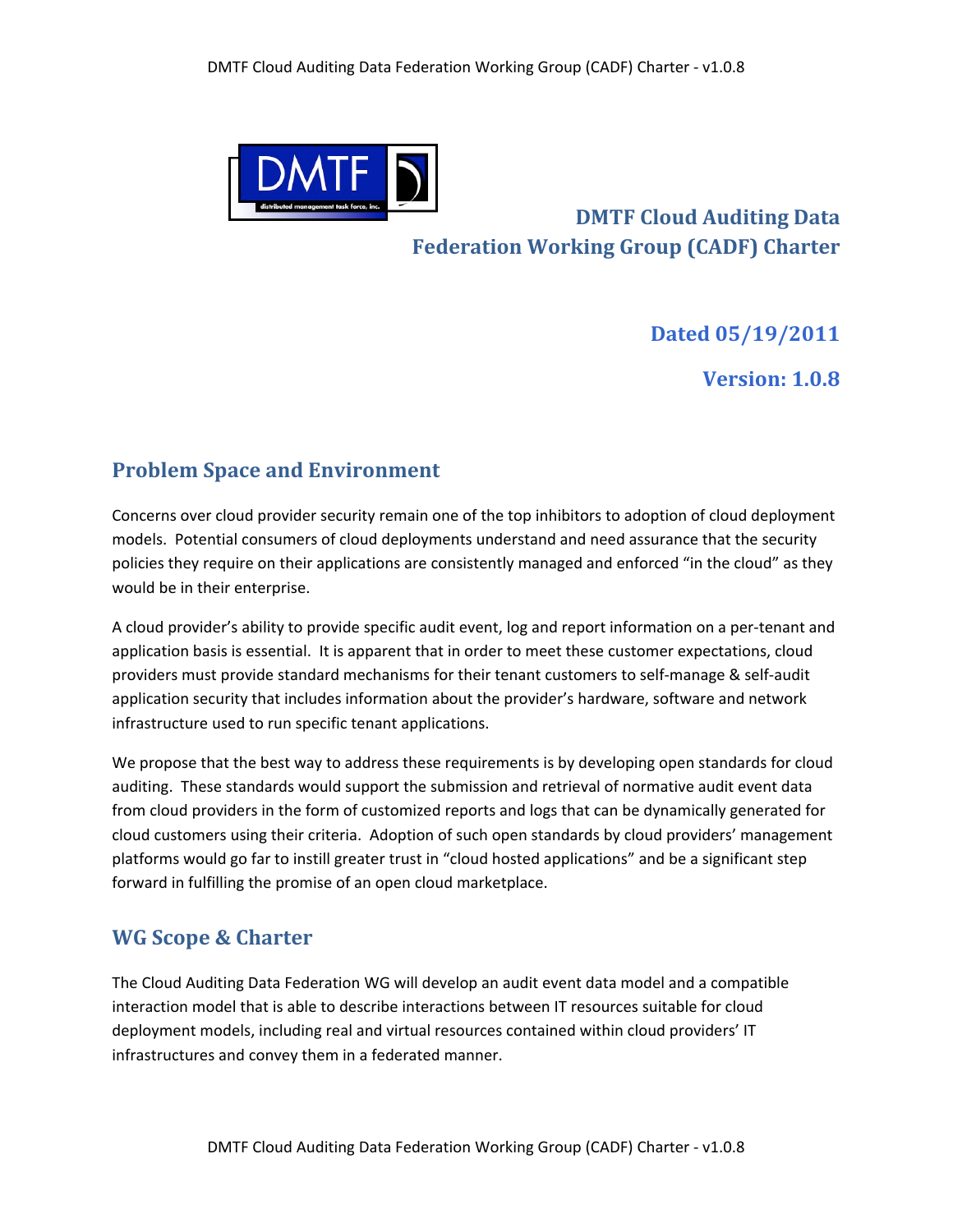The working groups will accept member use cases as input to profile development in order to make the data and interface models specified by the working group consumable by different customer scenarios and implementations.

#### **In!Scope**

This section describes areas that are "in scope" for the CADF along with basic goals and/or requirements for each area.

- Data Model that defines a normative, prescriptive audit event record and is composable into compatible log and record formats.
	- $\circ$  Extensible Event Taxonomies normative, prescriptive taxonomies used to categorize event resources, actions and outcomes.
- Exemplary Interface Model that defines service methods for management and federation of the audit data model.
	- $\circ$  Interfaces would include consideration for event Submission, Import and Export, Query and Subscription.
- Exemplary Component and Interaction Model that demonstrates how the data and interfaces could be used by cloud providers and consumers to support general cloud auditing use cases.
- Profiles that extends the core data and interface specifications developed to accommodate particular methods of consumption.

#### **Out of Scope**

IT systems such as those that comprise cloud deployments may report a wide variety of information in many different ways. This standard is focused on the proper federation or exchange of normative auditable events across cloud deployment models and between cloud and enterprises.

The following items are considered "Out of Scope"

- Translation of event notation from other domains
- Non-federated, low-level event generation
- Message and transport protocols
- Persistence and storage of audit events, reports, and logs will not be considered.
- Inclusion of Trace, Debug and Forensic Information

### **Business Justification**

This effort will provide a standard means for customers that wish to utilize cloud deployment models for hosting distributed applications and services to federate audit event data in the form of records, logs and reports.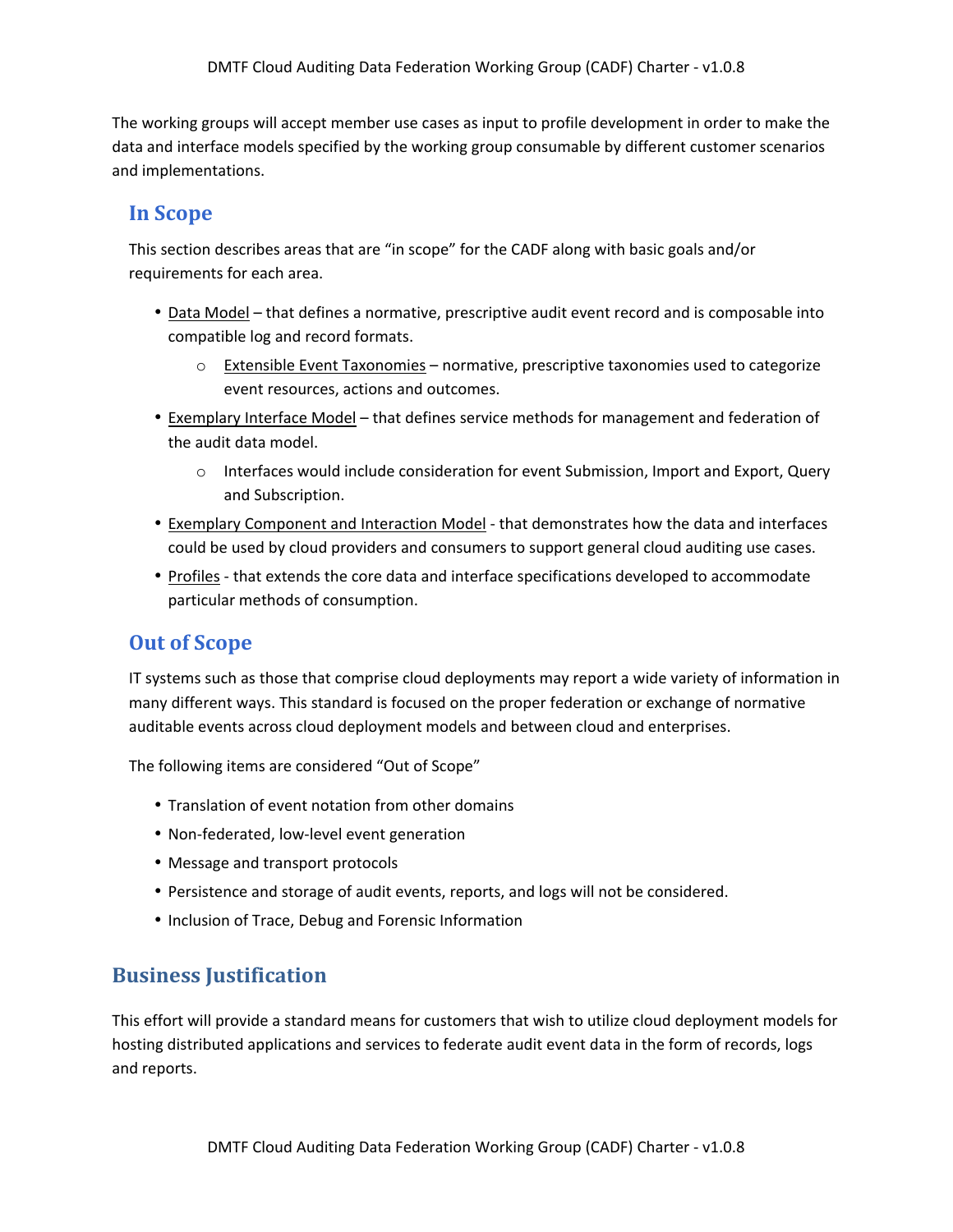Specifications, profiles, and whitepapers produced by this working group will serve to protect the investments of companies seeking to move their applications to cloud deployment models while preserving the auditability of their business and operational processes regardless of chosen provider.

## **Expected WG Input**

The following reference materials and documents will be of interest to the CADF for their activities:

- 1. Use Cases and Interactions for Cloud Auditing as provided by members
- 2. Data Model Requirements from The Open Group (TOG) XDAS v2 Update Project
- 3. Data Model Requirements from Cloud Management WG
- 4. Consideration and possible incorporation of and alignment with IETF Syslog protocol
- 5. Consideration and possible incorporation of and alignment with MITRE CEE format

#### **WG!Deliverables**

- 1. Cloud Audit Event Data Model Specification
	- a. Including Resource, Action and Outcome Taxonomies
	- b. Including Guidance and Best Practices for Use of the Data Model.
- 2. Cloud Audit Event API Specification
	- a. Including an exemplary Component Model
	- b. Including Use Cases
- 3. Profiles of the Cloud Audit Event Data Model and Event API Specifications which the CADF deems necessary.
- 4. Protocol requirements delivered to the CMWG (or other groups if they exist)
- 5. Other documents and whitepapers which the Cloud Audit Working Group deems necessary.

#### **WG!Timeline**

The CADF is expected to complete the above deliverables within 12-18 months from approval of the charter by the board.

### **Alliance Partnerships**

- 1 Cloud Security Alliance (CSA)
- 2 The Open Group (TOG)

DMTF Cloud Auditing Data Federation Working Group (CADF) Charter - v1.0.8